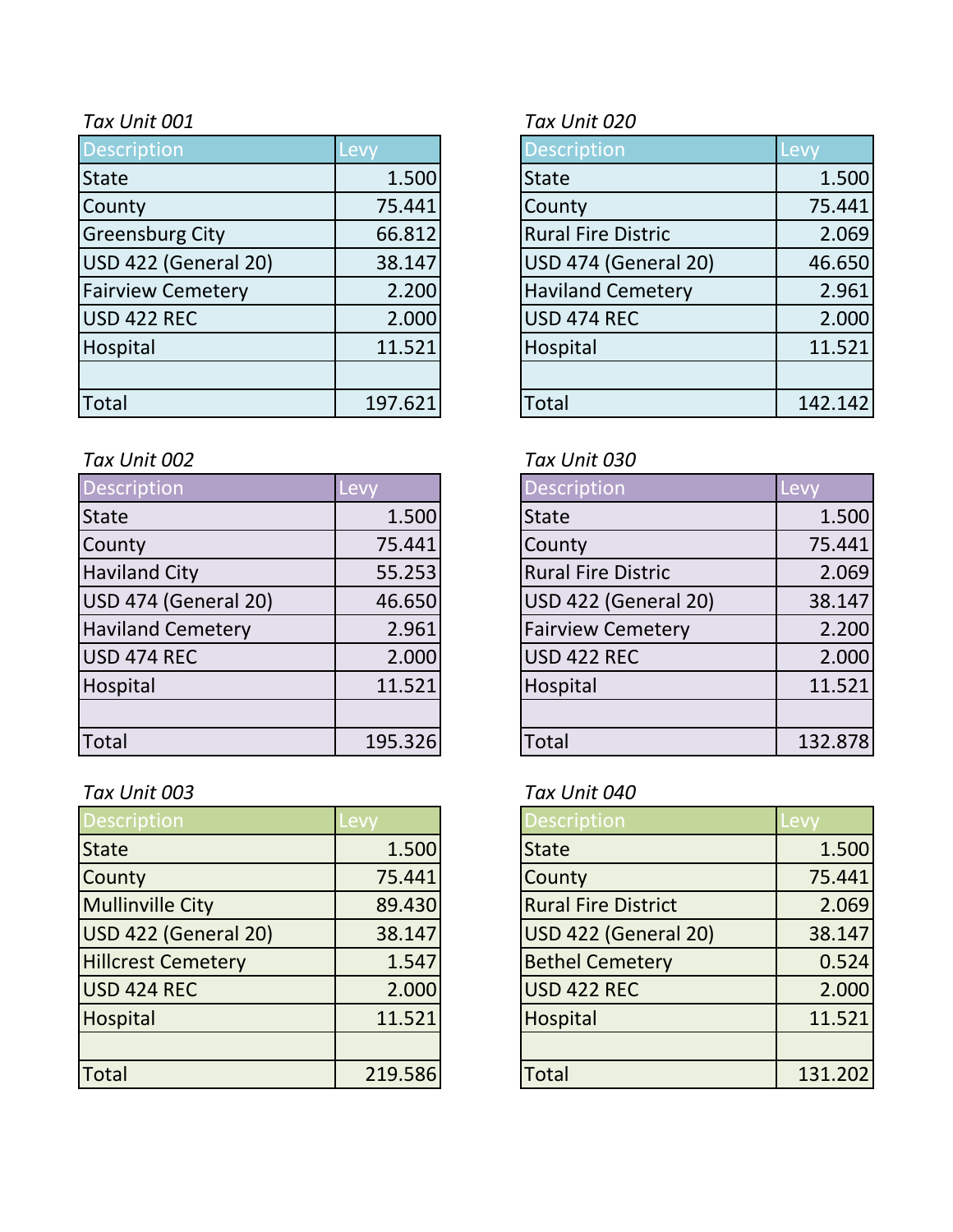| <b>Description</b>         | Levy    | <b>Description</b>         |                          | Levy    |
|----------------------------|---------|----------------------------|--------------------------|---------|
| <b>State</b>               | 1.500   | <b>State</b>               |                          | 1.500   |
| County                     | 75.441  | County                     |                          | 75.441  |
| <b>Rural Fire District</b> | 2.069   | <b>Rural Fire District</b> |                          | 2.069   |
| USD 422 (General 20)       | 38.147  |                            | USD 422 (General 20)     | 38.147  |
| <b>Bethel Cemetery</b>     | 0.524   |                            | <b>Haviland Cemetery</b> | 2.961   |
| USD 422 REC                | 2.000   | <b>USD 422 REC</b>         |                          | 2.000   |
| Hospital                   | 11.521  | Hospital                   |                          | 11.521  |
|                            |         |                            |                          |         |
| Total                      | 131.202 | <b>Total</b>               |                          | 133.639 |

## *Tax Unit 060 Tax Unit 090*

| Description                | Levy    | <b>Description</b>         | Levy    |
|----------------------------|---------|----------------------------|---------|
| <b>State</b>               | 1.500   | <b>State</b>               | 1.500   |
| County                     | 75.441  | County                     | 75.441  |
| <b>Rural Fire District</b> | 2.069   | <b>Rural Fire District</b> | 2.069   |
| USD 422 (General 20)       | 38.147  | USD 474 (General 20)       | 46.650  |
| <b>Hillcrest Cemetery</b>  | 1.547   | Soldier Creek Cemetery     | 0.000   |
| USD 422 REC                | 2.000   | <b>USD 474 REC</b>         | 2.000   |
| Hospital                   | 11.521  | Hospital                   | 11.521  |
|                            |         |                            |         |
| <b>Total</b>               | 132.225 | Total                      | 139.181 |

# *Tax Unit 070 Tax Unit 100*

| <b>Description</b>         | evy.    | <b>Description</b>         | -evy    |
|----------------------------|---------|----------------------------|---------|
| <b>State</b>               | 1.500   | <b>State</b>               | 1.500   |
| County                     | 75.441  | County                     | 75.441  |
| <b>Rural Fire District</b> | 2.069   | <b>Rural Fire District</b> | 2.069   |
| USD 422 (General 20)       | 38.147  | USD 422 (General 20)       | 38.147  |
| <b>Hillcrest Cemetery</b>  | 1.547   | <b>No Cemetery</b>         | 0.000   |
| USD 422 REC                | 2.000   | USD 422 REC                | 2.000   |
| Hospital                   | 11.521  | Hospital                   | 11.521  |
|                            |         |                            |         |
| <b>Total</b>               | 132.225 | <b>Total</b>               | 130.678 |

# *Tax Unit 050 Tax Unit 080*

| <b>Description</b>          | Levy    |
|-----------------------------|---------|
| <b>State</b>                | 1.500   |
| County                      | 75.441  |
| <b>Rural Fire District</b>  | 2.069   |
| <b>USD 422 (General 20)</b> | 38.147  |
| <b>Haviland Cemetery</b>    | 2.961   |
| <b>USD 422 REC</b>          | 2.000   |
| Hospital                    | 11.521  |
|                             |         |
| ัดtal                       | 133.639 |

| <b>Description</b>            | Levy    |
|-------------------------------|---------|
| <b>State</b>                  | 1.500   |
| County                        | 75.441  |
| <b>Rural Fire District</b>    | 2.069   |
| <b>USD 474 (General 20)</b>   | 46.650  |
| <b>Soldier Creek Cemetery</b> | 0.000   |
| <b>USD 474 REC</b>            | 2.000   |
| Hospital                      | 11.521  |
|                               |         |
| Total                         | 139.181 |

| <b>Description</b>         | Levy    |
|----------------------------|---------|
| <b>State</b>               | 1.500   |
| County                     | 75.441  |
| <b>Rural Fire District</b> | 2.069   |
| USD 422 (General 20)       | 38.147  |
| <b>No Cemetery</b>         | 0.000   |
| USD 422 REC                | 2.000   |
| Hospital                   | 11.521  |
|                            |         |
| Total                      | 130.678 |